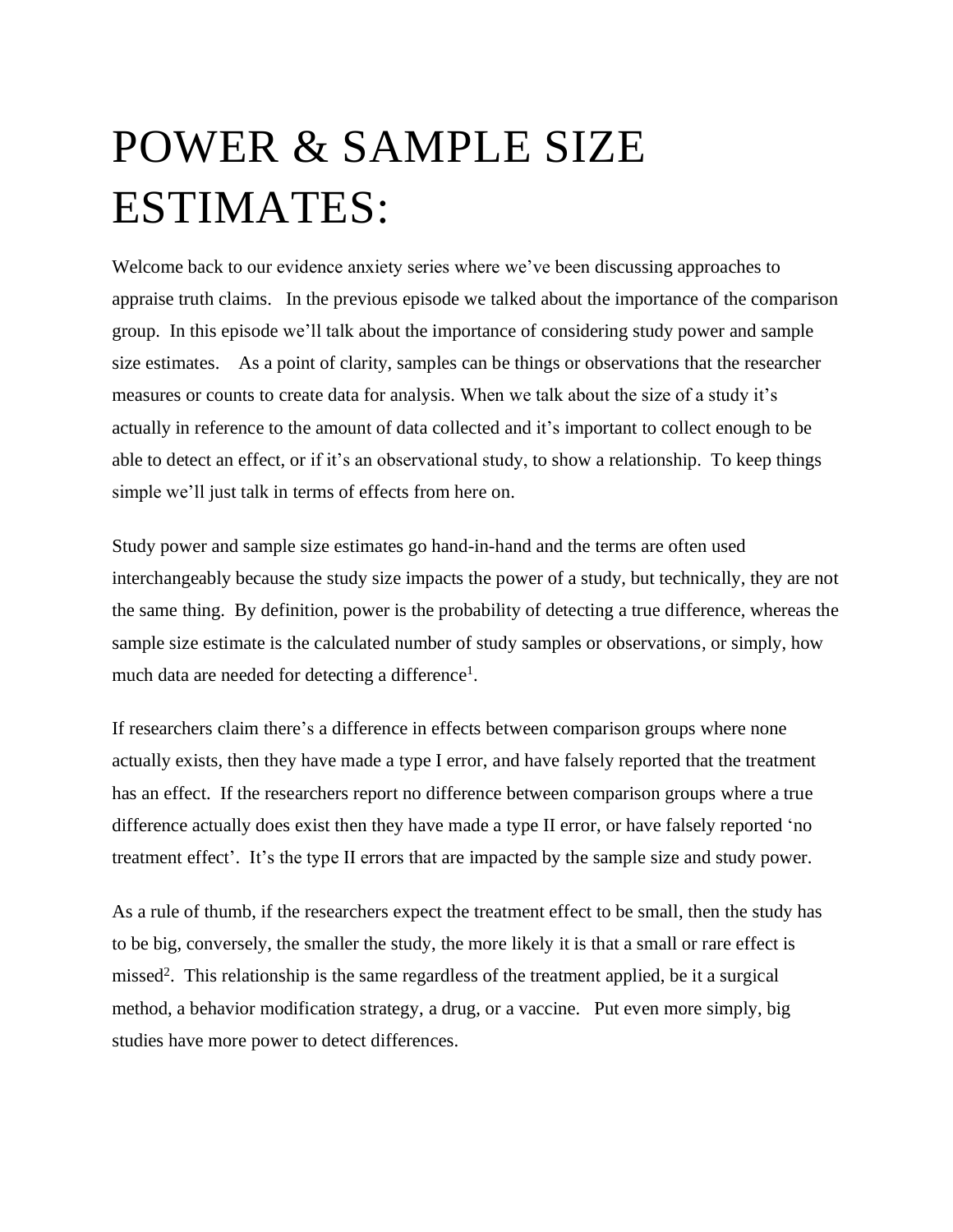Here's where it gets tricky. It's important for the reader to take note of how the researchers interpret study findings if they report that no treatment effect is found. In statistical terms the researchers would say that "the effect is not statistically significant". In some ways, research studies are similar to a legal case in that a verdict of "not-guilty" shouldn't be interpreted as "innocent"<sup>3</sup> just as a statistical finding of "no treatment difference" shouldn't be interpreted as "the treatment has no effect". Both legal cases and research studies are not designed to prove innocence, or in the case of research, no effect. It's more accurate to report that the evidence was insufficient in the study to conclude there was an effect. So if you are reading a study where the authors conclude there was no effect, expect also for them to explain how they decided on the size of their study to give you an idea of how much evidence that was collected before making that conclusion. This is of particular importance if a study is underpowered and fails to detect an adverse outcome.

In a practical sense the size of a study may be limited by available resources and it's important for reader to know if this also constrained the power of the study.

Study size estimates are calculated from four basic components: The first is the desired study power and the second is the accepted probability of making a type-I error. The researcher selects both at the onset of study planning. The third component is the smallest clinically meaningful effect that the researchers wish to detect, and the fourth is a measure of the expected consistency of the effect in the general population.

By convention the power is usually set at 80 %, the type-I error probability is set at 5% and the researchers generally have an idea of reasonable estimates for the latter two. Often the calculation is straight forward and can be done manually but in the case of complex study designs involving different levels of group comparisons, or studies involving repeated sampling, the formula may be fairly complex. In such cases it is not unusual for researchers to seek statistical expertise to help with the calculation<sup>1</sup>.

For researchers, calculating an appropriate study size estimate is important to avoid making claims that may cause harm or waste valued public trust and resources. When the researcher spells out clearly how they decided on the size of the study it helps the readers to determine if the